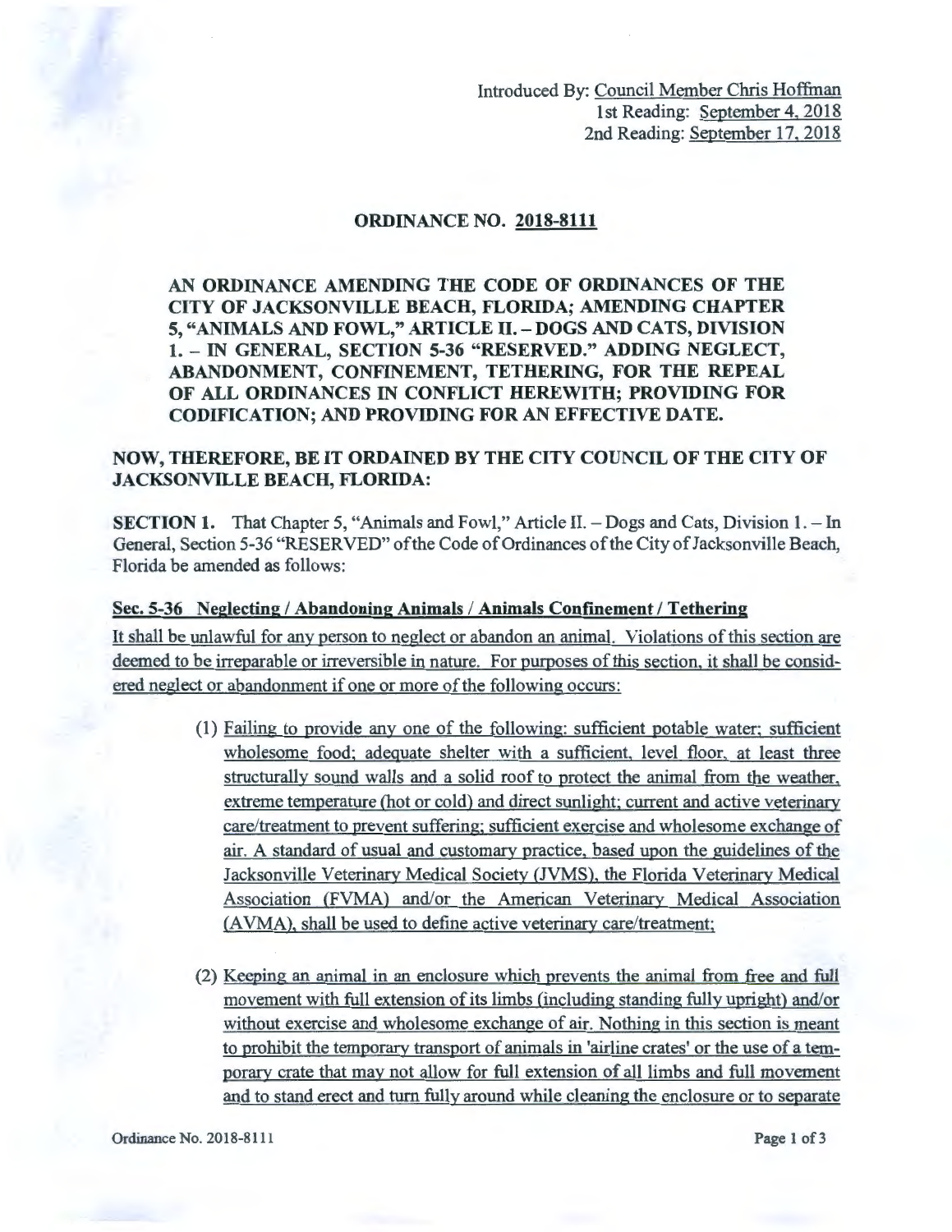animals while feeding. Crates used for temporary holding of animals in conjunction with or training for dog shows, performance events or hunting are not covered by this provision if such holding period does not include overnight or extended periods of more than two hours, while not in transport, in such confined spaces that may not allow for full extension and free movement. Nothing in this section is meant to restrict the use of crates that allow the animal(s) to fully extend all limbs, allow the  $\text{animal(s)}$  to stand fully erect without touching the walls or top of the crate, allow the animal(s) to fully tum around, and allow the animal(s) sit and lay down without obstruction;

- (3) Placing or confining an animal or allowing it to be placed or confined or to remain in an unattended vehicle without sufficient ventilation or for such a period of time as may reasonably be expected to endanger the health or well-being of such animal due to heat, lack of water or such other circumstances as may be expected to cause suffering, debility or death;
	- a) A police officer or animal control officer who finds an animal in a vehicle in violation of this section may enter the vehicle by using the amount of force reasonably necessary to remove the animal. An officer or animal control officer who acts in substantial compliance with the provisions of this section shall be immune from civil and criminal liability, and the City shall also be held immune from civil liability.
- (4) Caging or confining an animal and failing to supply the animal, during such caging or confinement, with sufficient water, with sufficient space to stand fully erect on all legs and/or to tum completely around within the cage or confinement and with sufficient wholesome food;
- (5) Leaving the animal upon or beside any street, road or other public or private place;
- (6) Forsaking entirely and leaving to die any animal that is maimed, sick, infirm or diseased;
- (7) Allowing an animal to live in extreme filth, excessive feces, unsanitary conditions, obnoxious odors such as urine and feces; or
- (8) Restraint by tethering;
	- a) The tether shall not weigh more than one-eighth of the animal's body weight. When a violation of this provision occurs, an animal control officer is authorized to take reasonable measures to remove the animal from the tether and take the tether and animal to shelter,
	- b) The tether must be at least twelve (12) feet in length with operative swivels on both ends,